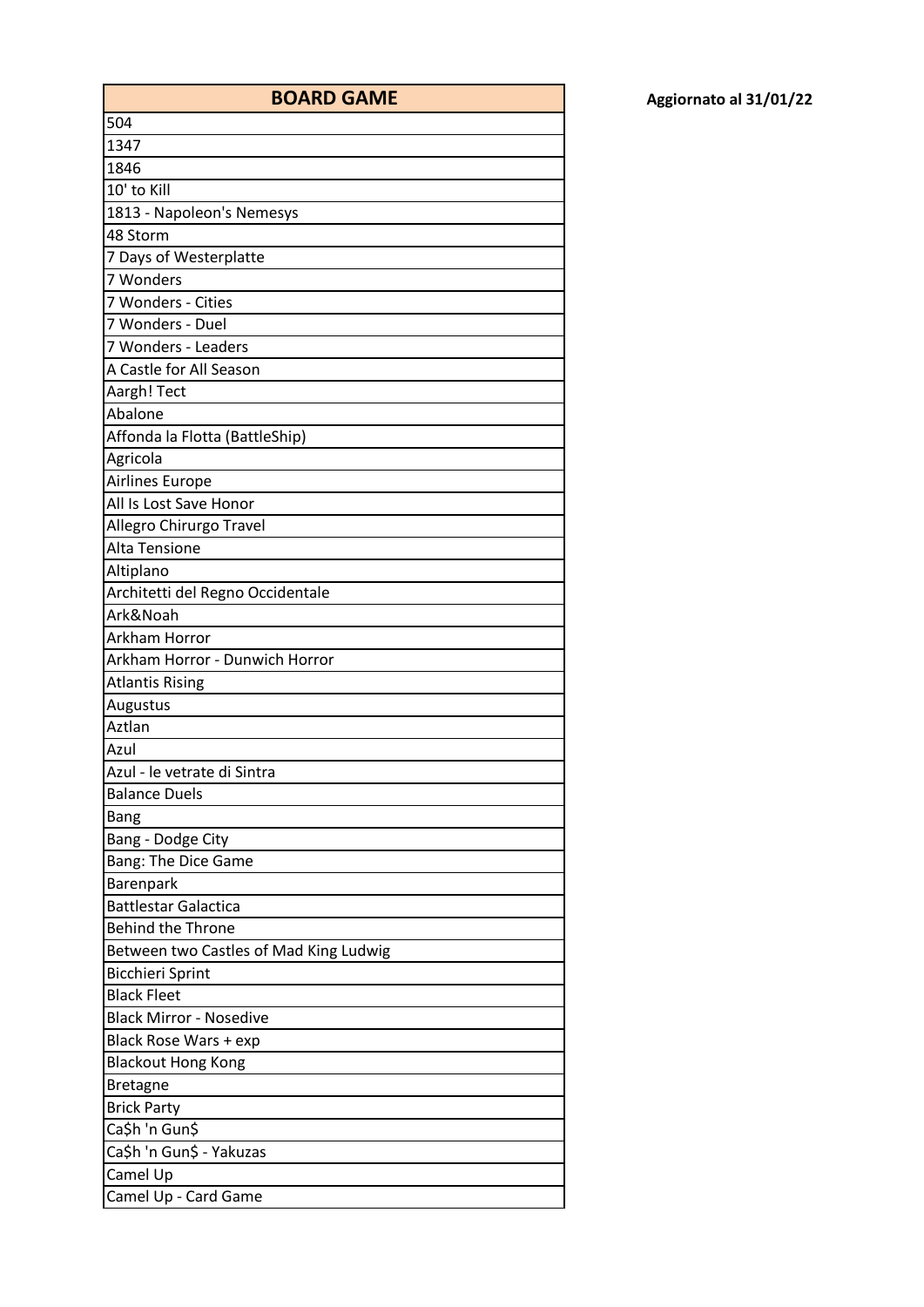| Aggiornato al 31/01/22 |
|------------------------|
|------------------------|

| <b>BOARD GAME</b>                           | Aggiornato al 31/01/22 |
|---------------------------------------------|------------------------|
| Camel Up - Supercup                         |                        |
| Carcassonne                                 |                        |
| Carcassonne - Corsa all'Oro                 |                        |
| Carcassonne - Mari del Sud                  |                        |
| Carcassonne - The Castle                    |                        |
| Carcassonne Big Box                         |                        |
| Carnac                                      |                        |
| Carte Francesi                              |                        |
| <b>Carte Piacentine</b>                     |                        |
| Caverna - Cava vs Cava                      |                        |
| Caylus                                      |                        |
| Celestia                                    |                        |
| Celestia - Capitano, Mio Capitano           |                        |
| Ciarlatani di Quedlinburgo                  |                        |
| Citadels                                    |                        |
| Clans of Caledonia                          |                        |
| Cluedo                                      |                        |
| Cluedo                                      |                        |
| Cluedo Suspect                              |                        |
| Coimbra                                     |                        |
| Coloni Imperiali                            |                        |
| Coloretto                                   |                        |
| <b>Colt Express</b>                         |                        |
| Command & Colors: Ancient                   |                        |
| Concept                                     |                        |
| Concordia                                   |                        |
| <b>Conquest of Paradise</b>                 |                        |
| Conquista la luna                           |                        |
| Copenaghen                                  |                        |
| Corsari dei Caraibi                         |                        |
| Coup Royal                                  |                        |
| Coyote                                      |                        |
| Craftmen                                    |                        |
| Cranium                                     |                        |
| Cranium Zigity                              |                        |
| Creature e Cultisti                         |                        |
| Crocevia del Carbone                        |                        |
| <b>Cromagnon RRRevolution</b>               |                        |
| D&D Avventura Fantasy                       |                        |
| D&D Avventura Fantasy - La Foresta Proibita |                        |
| D&D Avventura Fantasy - L'Inverno Eterno    |                        |
| Dakota                                      |                        |
| Dark Moon                                   |                        |
| Deception - Murder in Hong Kong             |                        |
| Defenders of the Realm                      |                        |
| Defenders of the Realm - Dragon Expansion   |                        |
| Deficent & Dragons                          |                        |
| Descent Leggende delle tenebre              |                        |
| Dice Forge                                  |                        |
|                                             |                        |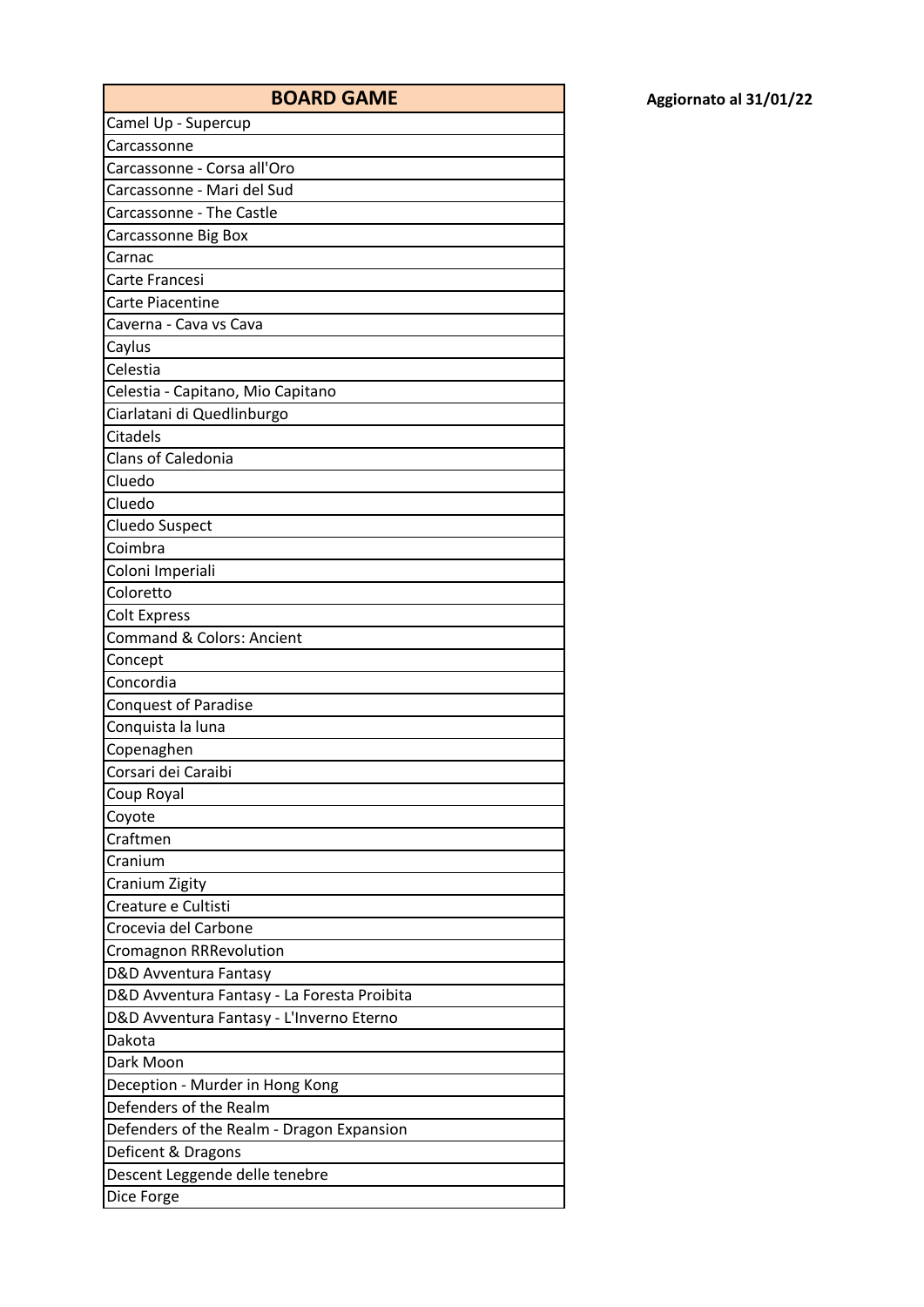| <b>BOARD GAME</b>                    |
|--------------------------------------|
| Dice Town                            |
| Diplomacy                            |
| Dixit - Journey                      |
| Dixit Odyssey                        |
| Dobble                               |
| Dominion                             |
| Dominion - Alchimia                  |
| Dominion - Cornucopia                |
| Dominion - Prosperità                |
| Dominion - Seaside                   |
| Domino                               |
| Drum Roll                            |
| Dune Imperium                        |
| Dungeon Bazar                        |
| Dungeon Fighter                      |
| Elysium                              |
| Everdell                             |
| Exoplanets                           |
| Expo 1906                            |
| Feudum                               |
| Fiches da Gioco                      |
| <b>Five Tribes</b>                   |
| Flamme Rouge                         |
| Florenza                             |
| Florenza: The Card Game              |
| Florenza: The Card Game - Espansione |
| Fluxx                                |
| Formula D                            |
| Forza 4                              |
| Forza Quattro Flip                   |
| Founders of Gloomhaven               |
| Fuggi Fuggi                          |
| Fugitive                             |
| Fun Farm                             |
| Fuori di Rotella                     |
| <b>Galactic Emperor</b>              |
| <b>Galaxy Trucker</b>                |
| Get Bit!                             |
| <b>Gift Trap</b>                     |
| <b>Gino Pilotino</b>                 |
| Gli Allegri Pirati                   |
| Godz                                 |
| Guerra lampo: Blietzkrieg            |
| Gugong                               |
| Guilds of London                     |
| Guillotine                           |
| Hanabi                               |
| Heaven & Ale                         |
| Here I Stand 500th                   |
|                                      |

**BOARD GAME Aggiornato al 31/01/22**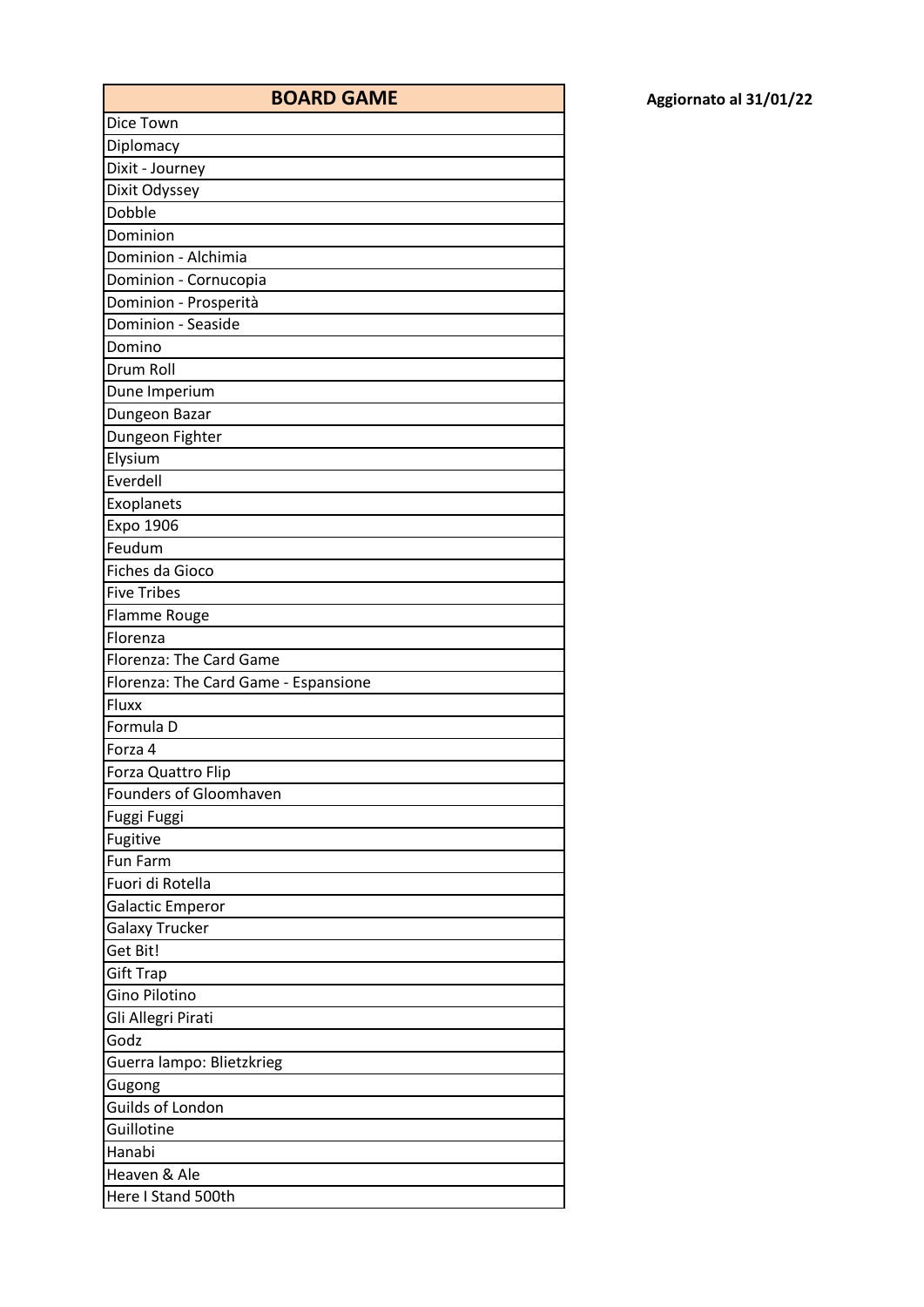| <b>BOARD GAME</b>               |
|---------------------------------|
| Hexemonia                       |
| Historia                        |
| Hive                            |
| <b>Horse Fever</b>              |
| Hotel                           |
| I Coloni di Catan               |
| Ice Cool                        |
| Il Paroliere - Boggle           |
| Il Paroliere Slam               |
| Il Paroliere Slam               |
| Il Signore degli Anelli         |
| Imperial 2030                   |
| In Alto i Calici                |
| Indago                          |
| Indomimando                     |
| Indovina Chi? Disney            |
| Innovation                      |
| <b>Island Fortress</b>          |
| Isle of Skye                    |
| Jamaica                         |
| Jenga                           |
| Jenga Boom                      |
| Jerusalem                       |
| Jetpack Joyride                 |
| Jungle Speed                    |
| Kamisado                        |
| Kepler 3042                     |
| Kick-ass                        |
| King of Tokyo                   |
| Kingdom Builder                 |
| Kingdom Builder - Nomads        |
| Kingdomino                      |
| Kingsburg                       |
| Kitchen Rush                    |
| Klask                           |
| Klin-Zha                        |
| Kryptos                         |
| La Boca                         |
| La Danza delle Uova             |
| La Isla                         |
| Le Città Perdute                |
| Le Montagne della Follia        |
| Le Strade di Inchiostro - Blu   |
| <b>LEGO - Atlantis Treasure</b> |
| LEGO - City                     |
| LEGO - Creationary              |
| LEGO - Harry Potter Hogwarts    |
| LEGO - Heroica: Draida          |
| LEGO - Heroica: Fortaan         |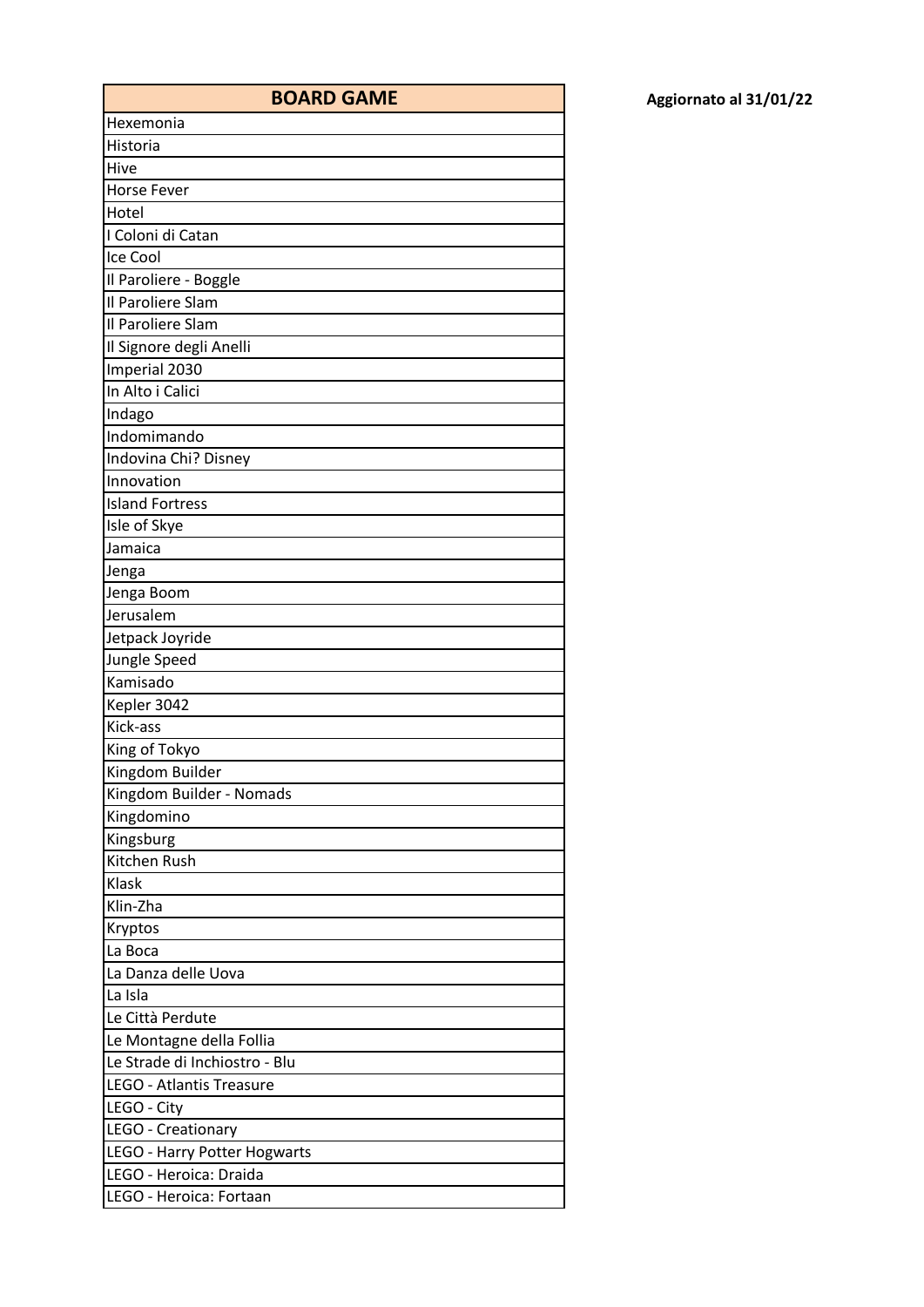| Aggiornato al 31/01/22 |  |  |
|------------------------|--|--|
|------------------------|--|--|

| <b>BOARD GAME</b>                | Aggiornato al 31/01/22 |
|----------------------------------|------------------------|
| LEGO - Heroica: Nathuz           |                        |
| LEGO - Heroica: Waldurk          |                        |
| LEGO - Kokoriko                  |                        |
| LEGO - Lava Dragon               |                        |
| LEGO - Lunar Command             |                        |
| LEGO - Magikus                   |                        |
| LEGO - Mini-Taurus               |                        |
| LEGO - Minotaurus                |                        |
| LEGO - Monster 4                 |                        |
| LEGO - Monster 4                 |                        |
| LEGO - Ninjago: The Board Game   |                        |
| <b>LEGO - Orient Bazaar</b>      |                        |
| <b>LEGO - Pirate Plank</b>       |                        |
| LEGO - Race 3000                 |                        |
| LEGO - Ramses Pyramid            |                        |
| LEGO - Ramses Return             |                        |
| LEGO - Robo Champ                |                        |
| LEGO - Star Wars: Battle of Hoth |                        |
| LEGO - Sunblock                  |                        |
| Leonardo                         |                        |
| Ligretto                         |                        |
| Lisboa Deluxe Edition            |                        |
| L'Oracolo di Delphi              |                        |
| Love Letter                      |                        |
| Lucca città                      |                        |
| Machi Koro                       |                        |
| Magic Maze                       |                        |
| Magnifico                        |                        |
| Make You Gunfighter              |                        |
| Make You Gunfighter              |                        |
| Manoeuvre                        |                        |
| Marco Polo                       |                        |
| Mare Nostrum                     |                        |
| <b>Meeple Circus</b>             |                        |
| Mercanti di Venere               |                        |
| Mi Tierra                        |                        |
| <b>Micro Robots</b>              |                        |
| Mind Trap                        |                        |
| Mind Trap Visual                 |                        |
| MiniMonFa                        |                        |
| MiniMonFa - Fairy                |                        |
| MiniMonFa - Non Morti            |                        |
| Mondo Senza Fine                 |                        |
| Monopoly                         |                        |
| <b>Monopoly Deal</b>             |                        |
| Mr. Jack - New York              |                        |
| Munchikin 2/3                    |                        |
| Munchkin                         |                        |
| My Monopoly                      |                        |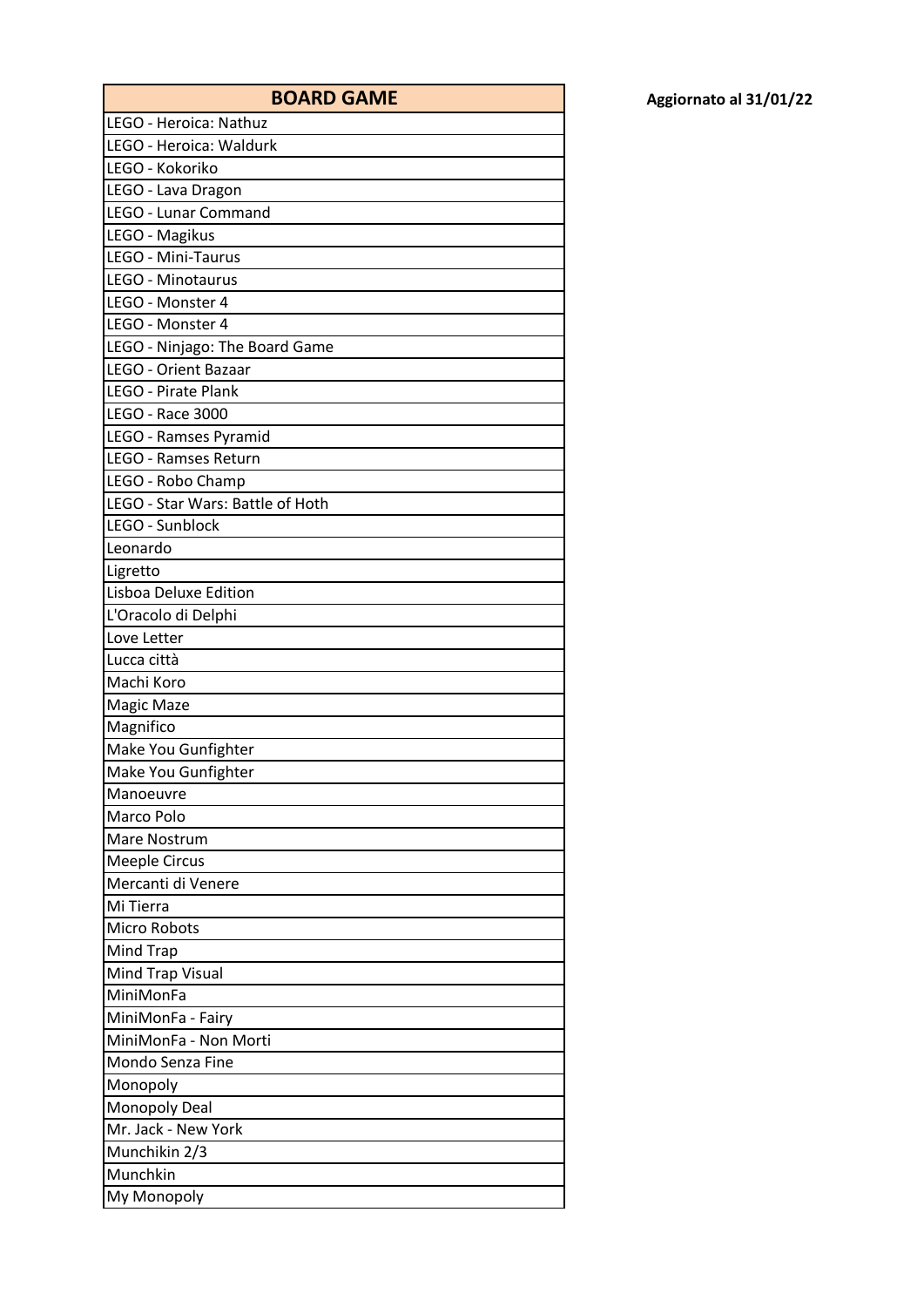| <b>BOARD GAME</b>                    |
|--------------------------------------|
| <b>Nations</b>                       |
| New York 1901                        |
| Newton                               |
| Niew Amsterdam                       |
| Nomi in Codice Visual                |
| Nomi in Codice XXL                   |
| Novembre Rosso                       |
| Orbis                                |
| Orrore degli Eventi                  |
| Orrore degli Eventi                  |
| Otto Minuti per un Impero - Leggende |
| Panamax                              |
| Pandemia                             |
| Pandemia - La Cura                   |
| Pasha                                |
| Passa la Bomba                       |
| Pathfinder: Adventure Card Game      |
| Pericles                             |
| Perudo                               |
| Photosynthesis                       |
| Picktureka                           |
| Picktureka                           |
| Pinguin Pescatore                    |
| Pixie Queen                          |
| Pozioni Esplosive                    |
| Prehistory                           |
| Principi del Rinascimento            |
| Progress - Evolution of Technology   |
| <b>Puerto Rico</b>                   |
| Pulsar 2849                          |
| Quattro in Fila                      |
| Queendomino                          |
| Qwirkle                              |
| Race for the Galaxy                  |
| Raiders of the North Sea             |
| Rajas of the Ganges                  |
| Rattus                               |
| <b>Red Rising</b>                    |
| Reef                                 |
| Reworld                              |
| <b>Ricochet Robot</b>                |
| <b>Rising Sun</b>                    |
| Robinson Crusoe edizione Ustarter    |
| Rurik: l'alba di Kiev                |
| Rush & Bash                          |
| Rush & Bash - Winter is Now          |
| Sagrada                              |
| Saltinmente                          |
| Santa Maria                          |

**BOARD GAME Aggiornato al 31/01/22**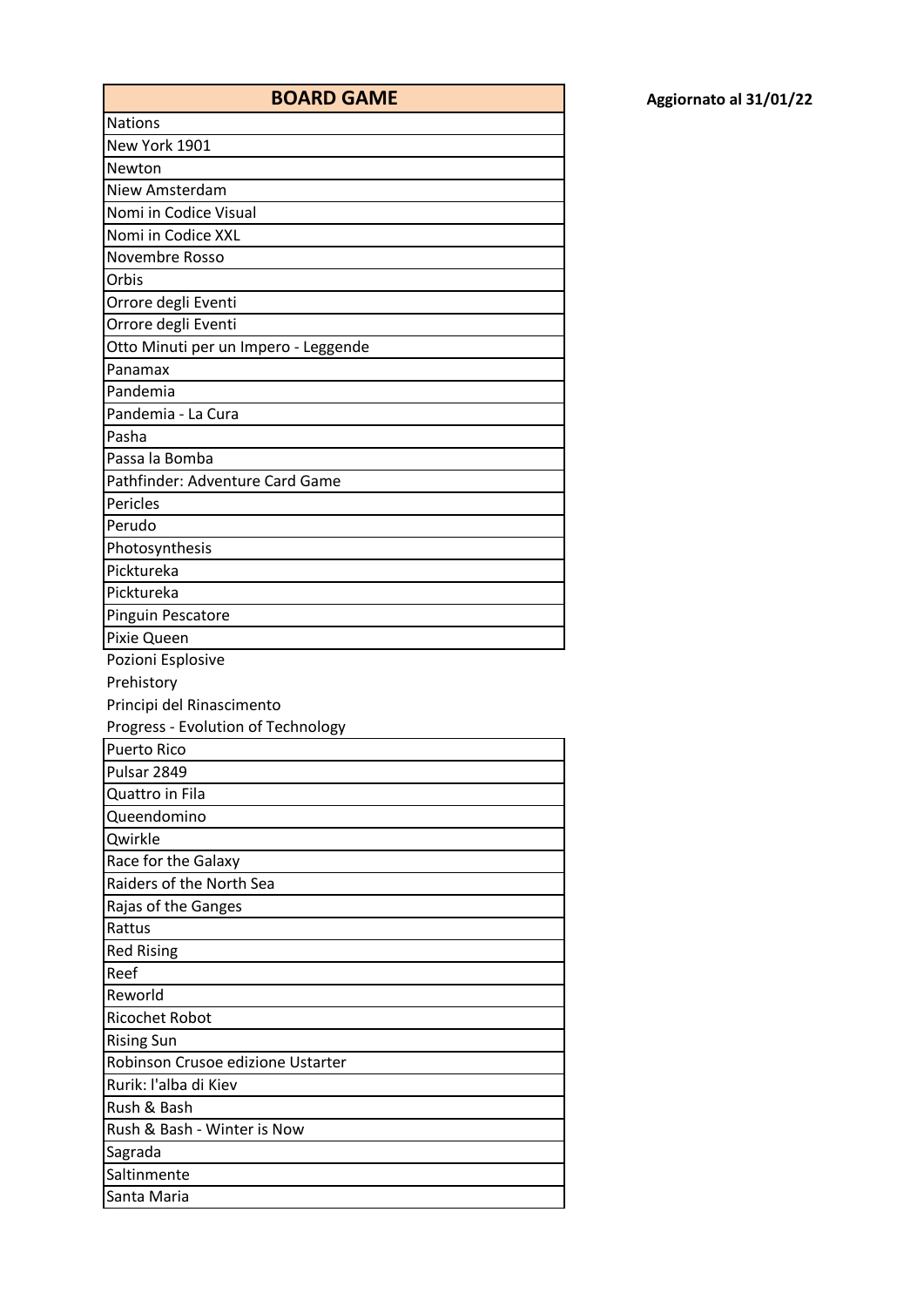| <b>BOARD GAME</b>                      |
|----------------------------------------|
| Santorini                              |
| Sator Arepo Tenet Opera Rotas          |
| Say Anthing                            |
| Schiatta Re                            |
| Scythe                                 |
| Scythe - Invaders from Afar            |
| Seasons                                |
| Sekighara                              |
| Semenza                                |
| <b>Shadows Over Camelot</b>            |
| Sheepland                              |
| Sherlook                               |
| Si oscuro signore                      |
| Sì, Oscuro Signore!                    |
| Simurgh                                |
| Sipario                                |
| Sit Gloria Romae                       |
| Smallworld                             |
| Smash Up                               |
| <b>Space Empires 4X</b>                |
| Space Empires 4X - Close Encounters    |
| Splendor                               |
| Spyfall 2                              |
| <b>Star Munchkin</b>                   |
| Star Wars - Assalto Imperiale          |
| Star Wars - Orlo Esterno               |
| Star Wars - Rebellion                  |
| Star Wars - Risk                       |
| <b>Steam Park</b>                      |
| <b>Steam Time</b>                      |
| Sticheln                               |
| <b>Stone Age</b>                       |
| <b>Storie Horror</b>                   |
| Stromboli                              |
| Suburbia                               |
| Super Munchkin                         |
| Taboo                                  |
| Tales of the Arabian Nights            |
| Talisman                               |
| Tapestry                               |
| <b>Tarantel Tango</b>                  |
| Targi                                  |
| Tash-Khalar                            |
| Teotichuan                             |
| Terra Mystica                          |
| <b>Terraforming Mars</b>               |
| Tesla vs Edison                        |
| The Castels of Burgundy 20th           |
| The Castles of Burgundy: The Card Game |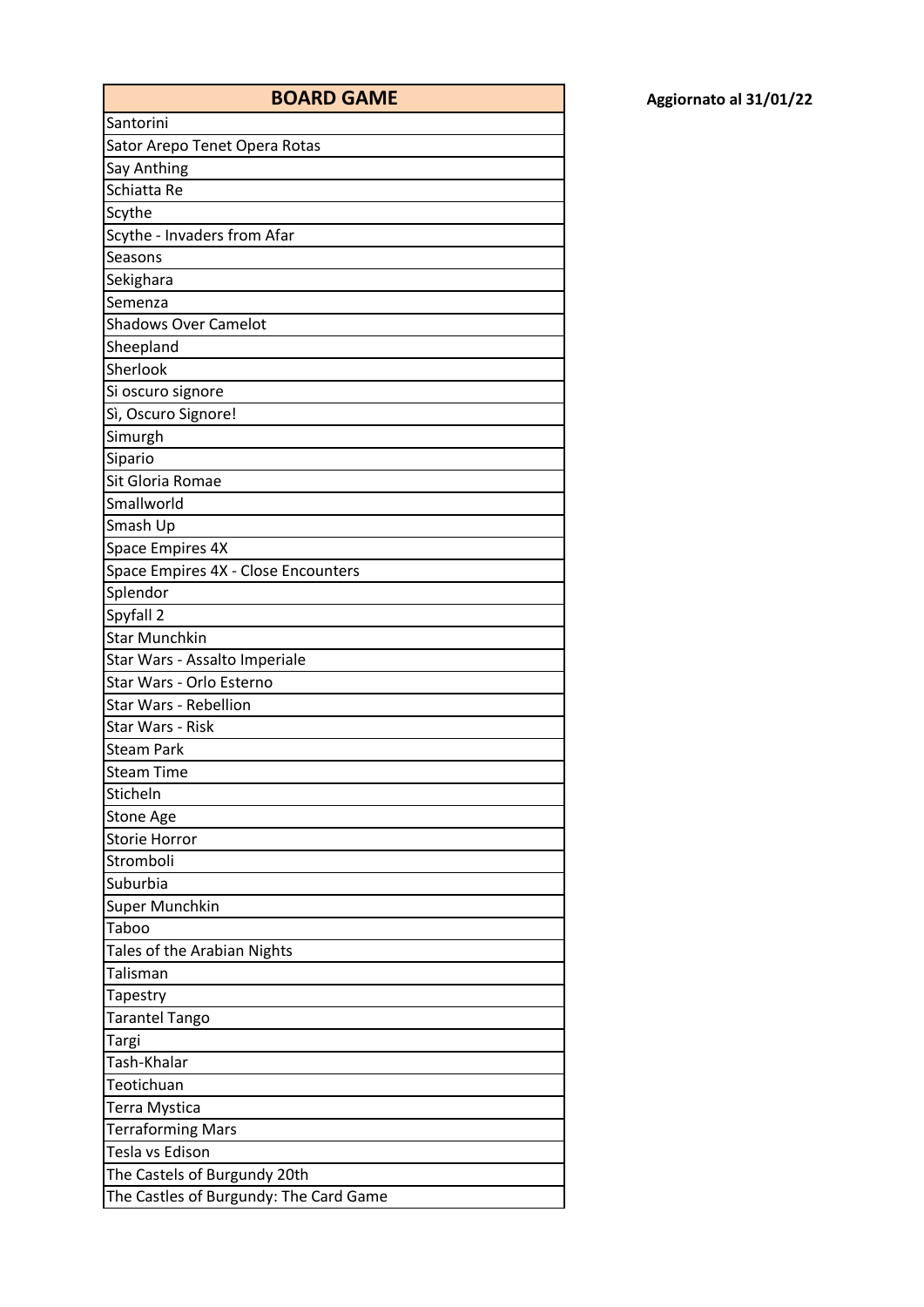| <b>BOARD GAME</b>             |
|-------------------------------|
| The Cave                      |
| The Doge Ship                 |
| <b>The Gallerist</b>          |
| The Game extreme              |
| The King is Dead              |
| The Lord of the Ice Garden    |
| The Mind                      |
| The Resistance                |
| The River                     |
| This War of Mine              |
| Three-Dragon Ante             |
| Thunderstone                  |
| Tichu                         |
| <b>Ticket to Ride USA</b>     |
| <b>Tiny Epic Defenders</b>    |
| <b>Tiny Epic Kingdoms</b>     |
| Toledo                        |
| Tombolissima                  |
| <b>Tragedy Looper</b>         |
| Trajan                        |
| Tribunus                      |
| <b>Trivial Pursuit Deluxe</b> |
| <b>Trivial Pursuit Party</b>  |
| <b>Trivial Pursuit Steal</b>  |
| Tubi magici                   |
| Turno di Guardia              |
| Twilight Struggle             |
| Tzolk'in                      |
| Tzolk'in - Tribù e profezie   |
| U-Boot                        |
| Una Storia di Pirati          |
| <b>Undwerwater Cities</b>     |
| Uno Studio in Smeraldo        |
| Valdora                       |
| Vasco da Gama                 |
| <b>Vege Tables</b>            |
| Vektorace                     |
| Versailles                    |
| Villa Paletti                 |
| Villainous                    |
| Vinhos                        |
| Viticulture                   |
| Viticulure - Tuscany          |
| VivaJava                      |
| Vudù                          |
| <b>Warrior Knights</b>        |
| <b>Welcome to Centerville</b> |
| Welcome to + Espansione       |
| Wendake                       |
|                               |